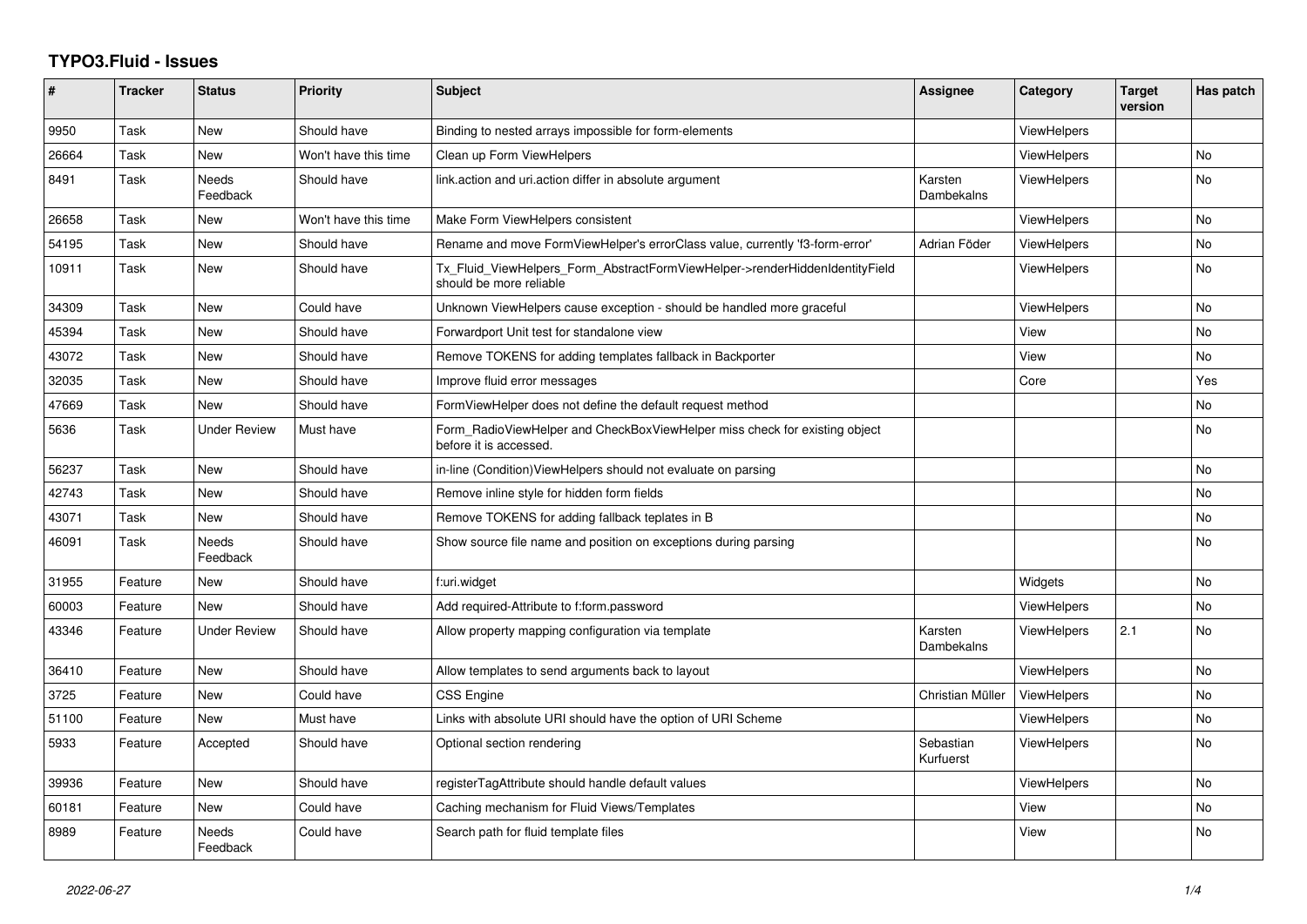| $\sharp$ | <b>Tracker</b> | <b>Status</b>       | <b>Priority</b> | <b>Subject</b>                                                                                | <b>Assignee</b>        | Category | <b>Target</b><br>version | Has patch |
|----------|----------------|---------------------|-----------------|-----------------------------------------------------------------------------------------------|------------------------|----------|--------------------------|-----------|
| 46257    | Feature        | <b>Under Review</b> | Should have     | Add escape sequence support for Fluid                                                         |                        | Core     |                          | <b>No</b> |
| 7608     | Feature        | New                 | Could have      | Configurable shorthand/object accessor delimiters                                             |                        | Core     |                          | Yes       |
| 1907     | Feature        | <b>New</b>          | Could have      | Default values for view helpers based on context                                              |                        | Core     |                          |           |
| 62346    | Feature        | New                 | Could have      | f:comment should have high precende                                                           |                        | Core     | 3.x                      | No        |
| 10472    | Feature        | New                 | Could have      | <b>Fluid Standalone distribution</b>                                                          |                        | Core     |                          | No        |
| 4704     | Feature        | New                 | Should have     | Improve parsing exception messages                                                            |                        | Core     |                          |           |
| 33394    | Feature        | Needs<br>Feedback   | Should have     | Logical expression parser for BooleanNode                                                     | <b>Tobias Liebig</b>   | Core     |                          | No        |
| 30555    | Feature        | New                 | Could have      | Make TagBuilder more extensible                                                               |                        | Core     |                          | No        |
| 40081    | Feature        | New                 | Should have     | Allow assigned variables as keys in arrays                                                    |                        |          |                          | No        |
| 48355    | Feature        | New                 | Could have      | Assign output of viewhelper to template variable for further processing.                      |                        |          |                          |           |
| 46545    | Feature        | New                 | Should have     | Better support for arrays in options of SelectViewHelper                                      |                        |          |                          | No        |
| 3291     | Feature        | Needs<br>Feedback   | Should have     | Cacheable viewhelpers                                                                         |                        |          |                          | No        |
| 38130    | Feature        | <b>New</b>          | Should have     | Checkboxes and multiple select fields should have an assignable default value                 |                        |          |                          | No        |
| 52640    | Feature        | <b>Under Review</b> | Should have     | Create an UnlessViewHelper as opposite to the IfViewHelper                                    | Marc Neuhaus           |          |                          | No        |
| 45345    | Feature        | Needs<br>Feedback   | Should have     | Easy to use comments for fluid that won't show in output                                      |                        |          |                          |           |
| 45153    | Feature        | New                 | Should have     | f:be.menus.actionMenuItem - Detection of the current select option is insufficient            |                        |          |                          | No        |
| 9005     | Feature        | Accepted            | Could have      | Fluid Template Analyzer (FTA)                                                                 | Sebastian<br>Kurfuerst |          |                          |           |
| 37095    | Feature        | New                 | Should have     | It should be possible to set a different template on a Fluid TemplateView inside an<br>action | Christopher<br>Hlubek  |          |                          | No        |
| 42397    | Feature        | New                 | Should have     | Missing viewhelper for general links                                                          |                        |          |                          | No        |
| 36559    | Feature        | New                 | Could have      | New widget progress bar                                                                       |                        |          |                          | Yes       |
| 60271    | Feature        | New                 | Should have     | Paginate viewhelper, should also support arrays                                               |                        |          |                          | No        |
| 33215    | Feature        | <b>New</b>          | Should have     | RFC: Dynamic values in ObjectAccess paths                                                     |                        |          |                          | No        |
| 49756    | Feature        | <b>Under Review</b> | Should have     | Select values by array key in checkbox viewhelper                                             |                        |          |                          | No        |
| 9514     | Feature        | New                 | Should have     | Support explicit Array Arguments for ViewHelpers                                              |                        |          |                          |           |
| 51277    | Feature        | New                 | Should have     | ViewHelper context should be aware of actual file occurrence                                  |                        |          |                          | No        |
| 53806    | <b>Bug</b>     | <b>Under Review</b> | Should have     | Paginate widget maximumNumberOfLinks rendering wrong number of links                          | Bastian<br>Waidelich   | Widgets  |                          | No        |
| 36655    | <b>Bug</b>     | New                 | Should have     | Pagination Links                                                                              |                        | Widgets  |                          | No        |
| 45384    | Bug            | New                 | Must have       | Persisted entity object in widget-configuration cannot be deserialized (after reload)         |                        | Widgets  | 2.0.1                    | No        |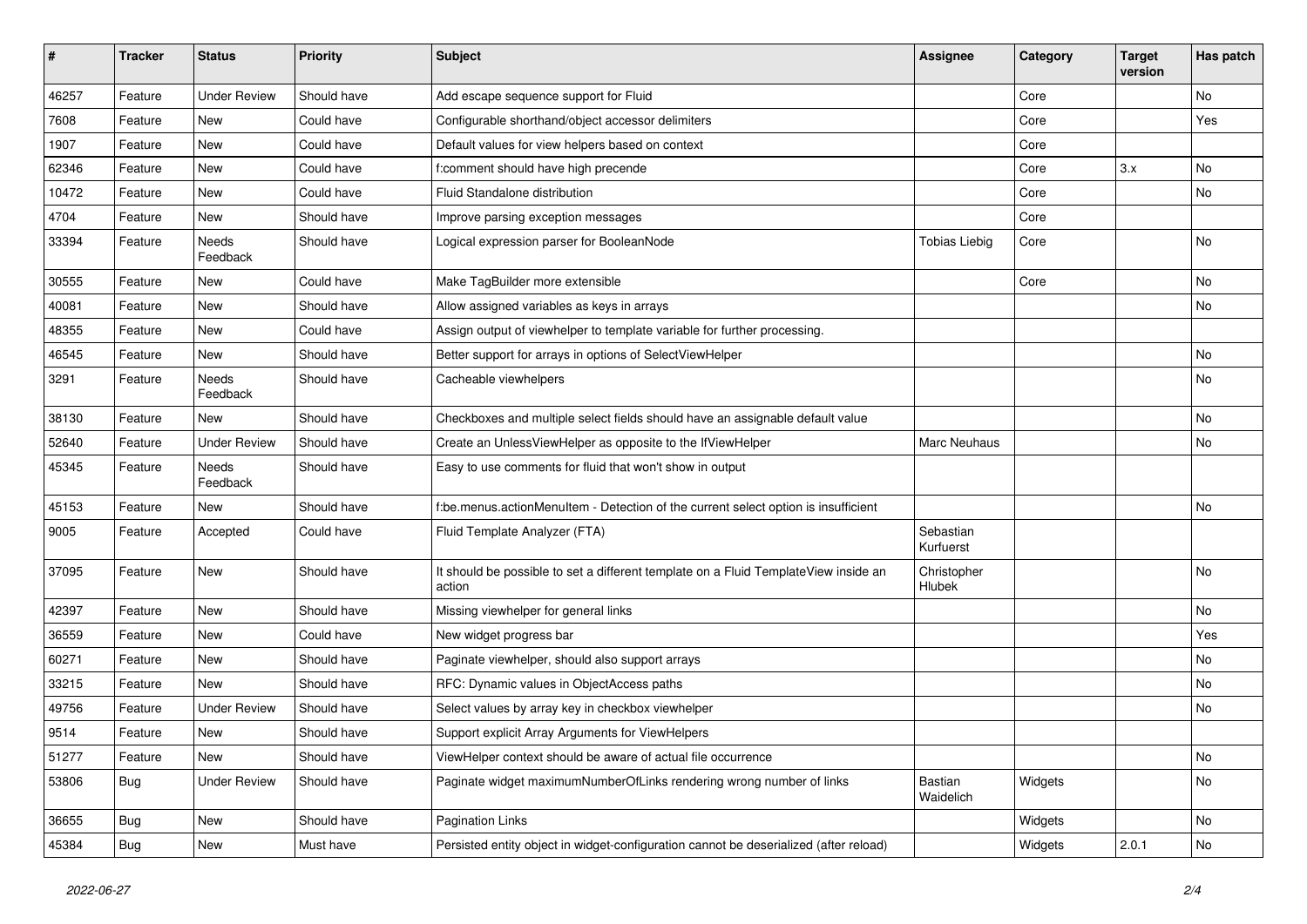| ∦     | <b>Tracker</b> | <b>Status</b>            | <b>Priority</b> | <b>Subject</b>                                                                            | <b>Assignee</b>             | Category           | <b>Target</b><br>version | Has patch |
|-------|----------------|--------------------------|-----------------|-------------------------------------------------------------------------------------------|-----------------------------|--------------------|--------------------------|-----------|
| 36662 | Bug            | <b>Needs</b><br>Feedback | Should have     | Checked state isn't always correct when property is collection                            | Kevin Ulrich<br>Moschallski | ViewHelpers        | 1.1.1                    | No        |
| 30937 | Bug            | New                      | Should have     | CropViewHelper stringToTruncate can't be supplied so it can't be easily extended          |                             | ViewHelpers        |                          | Yes       |
| 54284 | Bug            | New                      | Should have     | Default Option for Switch/Case VH                                                         |                             | ViewHelpers        |                          | <b>No</b> |
| 49600 | Bug            | New                      | Should have     | f:form tag shown as a HTML on frontend                                                    |                             | <b>ViewHelpers</b> |                          | No        |
| 37619 | Bug            | New                      | Should have     | Fatal Error when using variable in name attribute of Section ViewHelper                   |                             | ViewHelpers        |                          | <b>No</b> |
| 8648  | Bug            | New                      | Should have     | format.crop ViewHelper should support all features of the crop stdWrap function           |                             | ViewHelpers        |                          | No        |
| 58862 | Bug            | Needs<br>Feedback        | Should have     | FormViewHelper doesn't accept NULL as value for \$arguments                               | <b>Bastian</b><br>Waidelich | ViewHelpers        |                          | Yes       |
| 59057 | Bug            | Under Review             | Must have       | Hidden empty value fields shoud be disabled when related field is disabled                | Bastian<br>Waidelich        | ViewHelpers        |                          | No        |
| 40998 | Bug            | <b>Under Review</b>      | Should have     | Missing parent request namespaces in form field name prefix                               | Sebastian<br>Kurfuerst      | ViewHelpers        | 1.1.1                    | <b>No</b> |
| 33628 | Bug            | <b>Needs</b><br>Feedback | Must have       | Multicheckboxes (multiselect) for Collections don't work                                  | Christian Müller            | ViewHelpers        |                          | No        |
| 40064 | Bug            | New                      | Must have       | Multiselect is not getting persisted                                                      |                             | ViewHelpers        |                          | No        |
| 34682 | Bug            | <b>Under Review</b>      | Should have     | Radio Button missing checked on validation error                                          |                             | <b>ViewHelpers</b> |                          | No        |
| 65424 | Bug            | <b>Under Review</b>      | Should have     | SelectViewHelper must respect option(Value Label)Field for arrays                         |                             | ViewHelpers        |                          | No        |
| 44234 | Bug            | <b>Under Review</b>      | Should have     | selectViewHelper's sorting does not respect locale collation                              |                             | ViewHelpers        | 2.1                      | No        |
| 60856 | Bug            | New                      | Must have       | Target attribute not supported by the form viewhelper                                     |                             | ViewHelpers        |                          | Yes       |
| 46289 | Bug            | Needs<br>Feedback        | Should have     | Enable Escaping Interceptor in XML request format                                         |                             | View               | 2.0.1                    | No        |
| 38369 | Bug            | New                      | Must have       | Resource ViewHelpers should not fall back to request package                              |                             | View               |                          | No        |
| 51239 | Bug            | <b>Under Review</b>      | Must have       | AbstractViewHelper use incorrect method signature for "\$this->systemLogger->log()"       | Adrian Föder                | Core               |                          | Yes       |
| 12863 | Bug            | New                      | Should have     | Attributes of a viewhelper can't contain a '-'                                            | Sebastian<br>Kurfuerst      | Core               |                          | No        |
| 27607 | Bug            | New                      | Must have       | Make Fluid comparisons work when first element is STRING, second is NULL.                 |                             | Core               |                          | No        |
| 39990 | Bug            | New                      | Should have     | Same form twice in one template: hidden fields for empty values are only rendered<br>once |                             | Core               |                          | No        |
| 3481  | Bug            | New                      | Should have     | Use ViewHelperVariableContainer in PostParseFacet                                         |                             | Core               |                          | No        |
| 33551 | <b>Bug</b>     | New                      | Must have       | View helper values break out of a partial scope                                           | Sebastian<br>Kurfuerst      | Core               |                          | No        |
| 28551 | <b>Bug</b>     | Accepted                 | Should have     | (v4) backport VHTest                                                                      | Sebastian<br>Kurfuerst      |                    |                          | No        |
| 28554 | Bug            | New                      | Should have     | (v4) implement feature flag to disable caching                                            |                             |                    |                          | No        |
| 28550 | Bug            | New                      | Should have     | (v4) make widgets cacheable, i.e. not implement childnodeaccess interface                 |                             |                    |                          | No        |